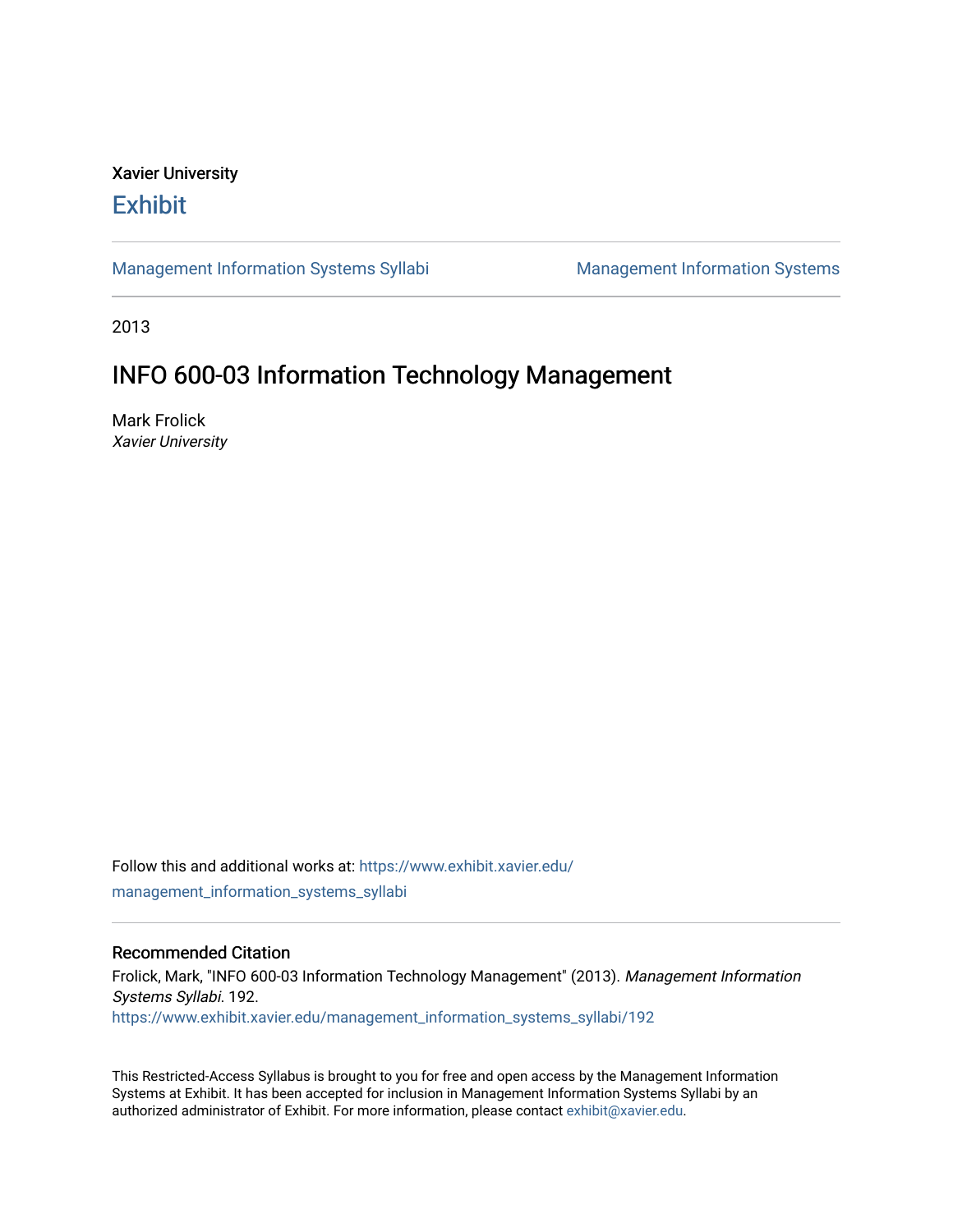# **Information Technology Management INFO 600 Fall 2013**

Instructor: Dr. Mark N. Frolick Office: 202 Smith Hall

Office Hours: 4:00pm – 6:00pm day of class meeting & by appointment Contact Information:  $\frac{\text{frolick} @xavier.edu}{}$  (by far the best way to reach me)

## **Mission of the Williams College of Business at Xavier University**

"We educate students of business, enabling them to improve organizations and society, consistent with the Jesuit tradition"

## **Course Description**

Modern business processes must make efficient use of resources, be effective in meeting growing customer demands and be readily adaptable to changes in the environment. This class is designed to provide managers with the tools needed to improve the vital functions of information gathering, processing and sharing. The focus is on the application of IT to automate, streamline, reengineer and integrate business processes. A significant portion of this class is devoted to managerial decision-making and case studies as well as an applied project.

Because this course explores foundational business processes and information systems, it is highly integrative and will link closely to the other courses in the MBA program:

- $\triangleright$  Implementing information systems requires addressing thorny ethical and legal issues such as protection of intellectual property, security of corporate information from competitors, and privacy of sensitive employee information.
- $\triangleright$  Because the majority of businesses now rely heavily on information systems for their accounting and management control processes, you will see many synergies with this course as well as with finance.
- $\triangleright$  And the very behavior of managers and employees within an organization influences, and is influenced by, its information systems: installing an IS changes the associated business processes, changes the flow of crucial information, and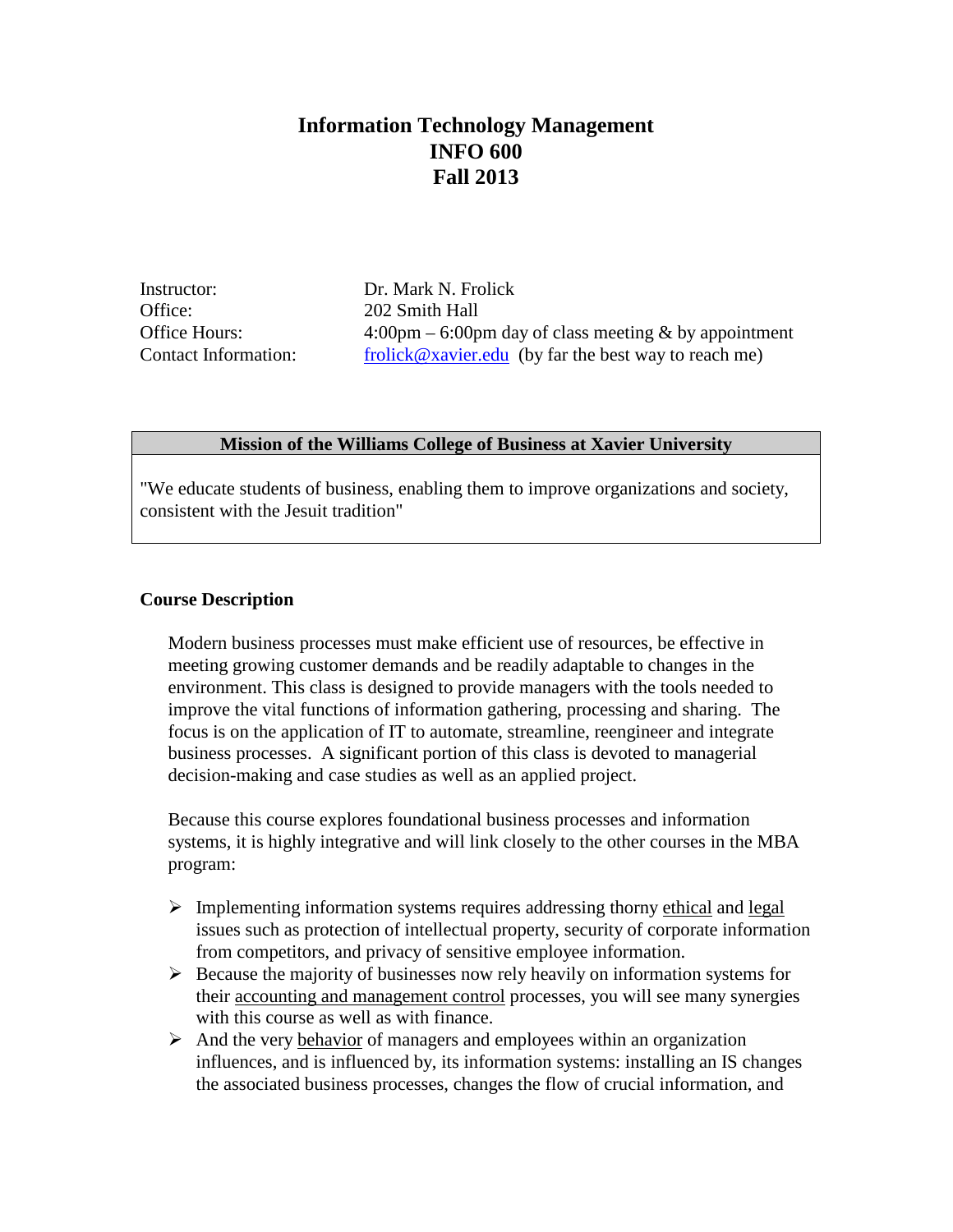therefore changes incentives, the decision-making hierarchy, and the power structure.

 $\triangleright$  Quantitative and strategic analysis are largely enabled by the business processes and systems explored in this class.

This course will provide a bridge to topics in future courses as well, since marketing functions and economic analysis rely heavily on information systems applications. Many organizations are spending huge sums on enterprise-wide information systems that integrate most business functions.

We'll learn about these topics through readings, cases, class discussions, and an indepth team project. The breadth and complexity of topics covered in this course makes it very challenging. However, all business managers in the  $21<sup>st</sup>$  century must be literate with the technology, its application, implementation and use in the business environment.

# **Primary Course Objectives**

- $\triangleright$  Become familiar with the wide range of business processes that must be effectively managed for success.
- $\triangleright$  Understand the many types of information systems supporting business processes, and the specific ways they can improve responsiveness and productivity for particular processes.
- $\triangleright$  Understand the potential pitfalls of information systems in both application and implementation.
- $\triangleright$  Understand how information systems influence business functions such as accounting, finance, marketing, human resources, manufacturing, as well as the structure of organizations and the behavior of employees.

# **Texts and Course Materials**

# **Required Texts:**

- Rainer, Kelly, Hugh J. Watson, and Brad Prince. "Management Information Systems," Second Edition. Wiley 2013
	- o [http://www.wiley.com/WileyCDA/WileyTitle/productCd-](http://www.wiley.com/WileyCDA/WileyTitle/productCd-EHEP002517,descCd-OVERVIEW.html)[EHEP002517,descCd-OVERVIEW.html](http://www.wiley.com/WileyCDA/WileyTitle/productCd-EHEP002517,descCd-OVERVIEW.html)
	- o Available in paperback or E-Book (Your choice)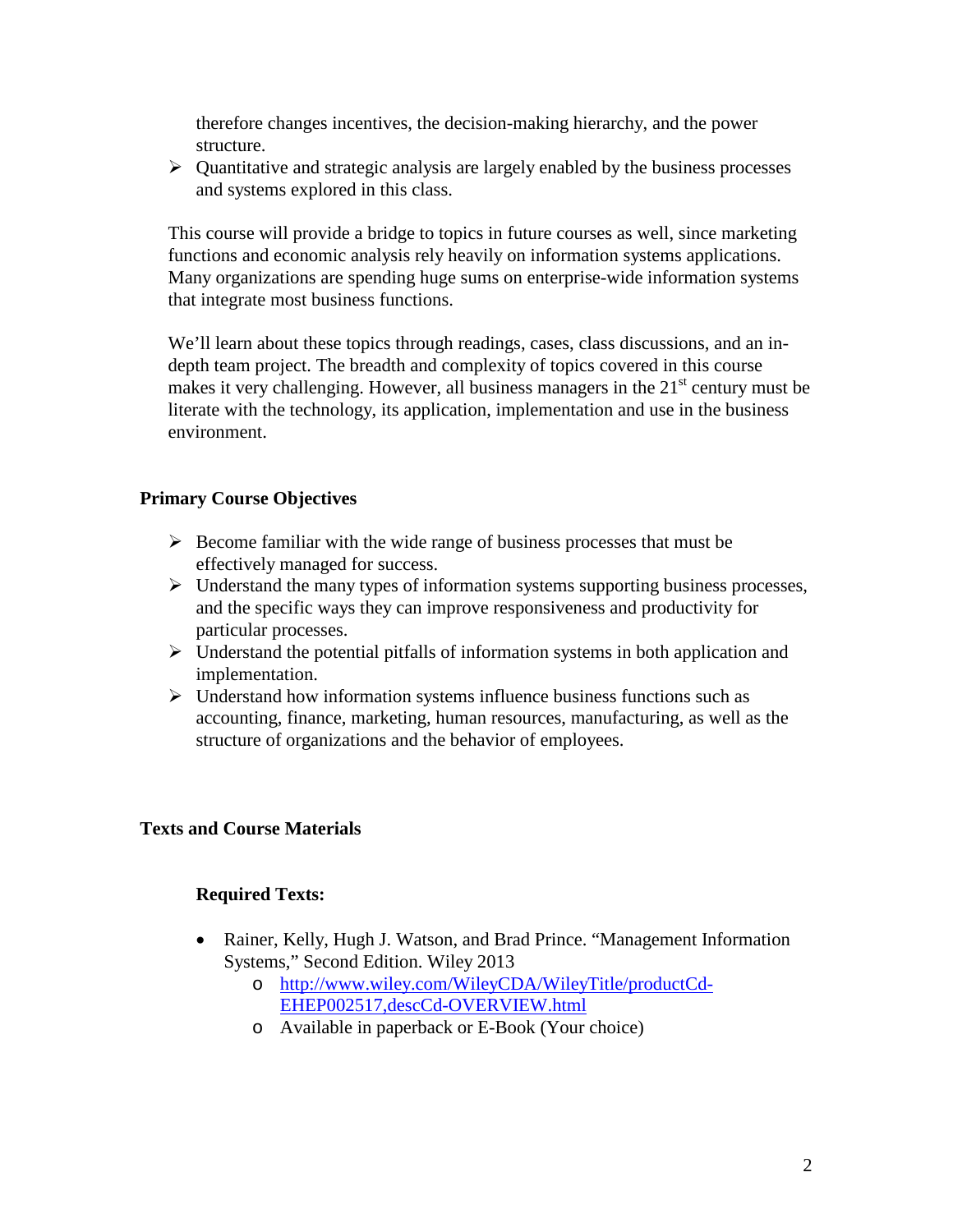• Harvard Cases can be found at:

<https://cb.hbsp.harvard.edu/cbmp/access/19731819>

I have created a course area on the Harvard Business Online website where you can order the required materials for this course.

If you have not registered with Harvard Business Online, you will be required to do so. This URL will provide you with a list of required materials for use in this course. The products are listed at the bottom of this email.

Note that the products' format may differ; some may require that a hardcopy be shipped to you via air mail. The downloaded course materials are encrypted using SealedMedia. Use the following link to download the plug-in. <http://download.sealedmedia.com/unsealer/index.asp>

You will have immediate access to the materials upon placing your order, for subsequent access, you must login to [http://harvardbusinessonline.org](http://harvardbusinessonline.org/)

I hope you find this a convenient way to access your course materials.

For technical assistance, please view the **Quick Tips** section or contact Harvard Business School Publishing at 1-800-810-8858 or 617-783-7700. They are open 8am-6pm Eastern Standard Time. They can also be reached at [techhelp@hbsp.harvard.edu.](mailto:techhelp@hbsp.harvard.edu) Please do not contact your instructor with download issues. Harvard Business School Publishing is in charge of this.

## **Grading**

Students will demonstrate their understanding of and competency in course topics through class participation, cases, a research project and research paper. The final grade will be calculated as follows:

| Case Presentations / Contribution to class | 33%               |
|--------------------------------------------|-------------------|
| Individual Research Paper                  | 33% (Due Week 14) |
| Group Research Project                     | 33%               |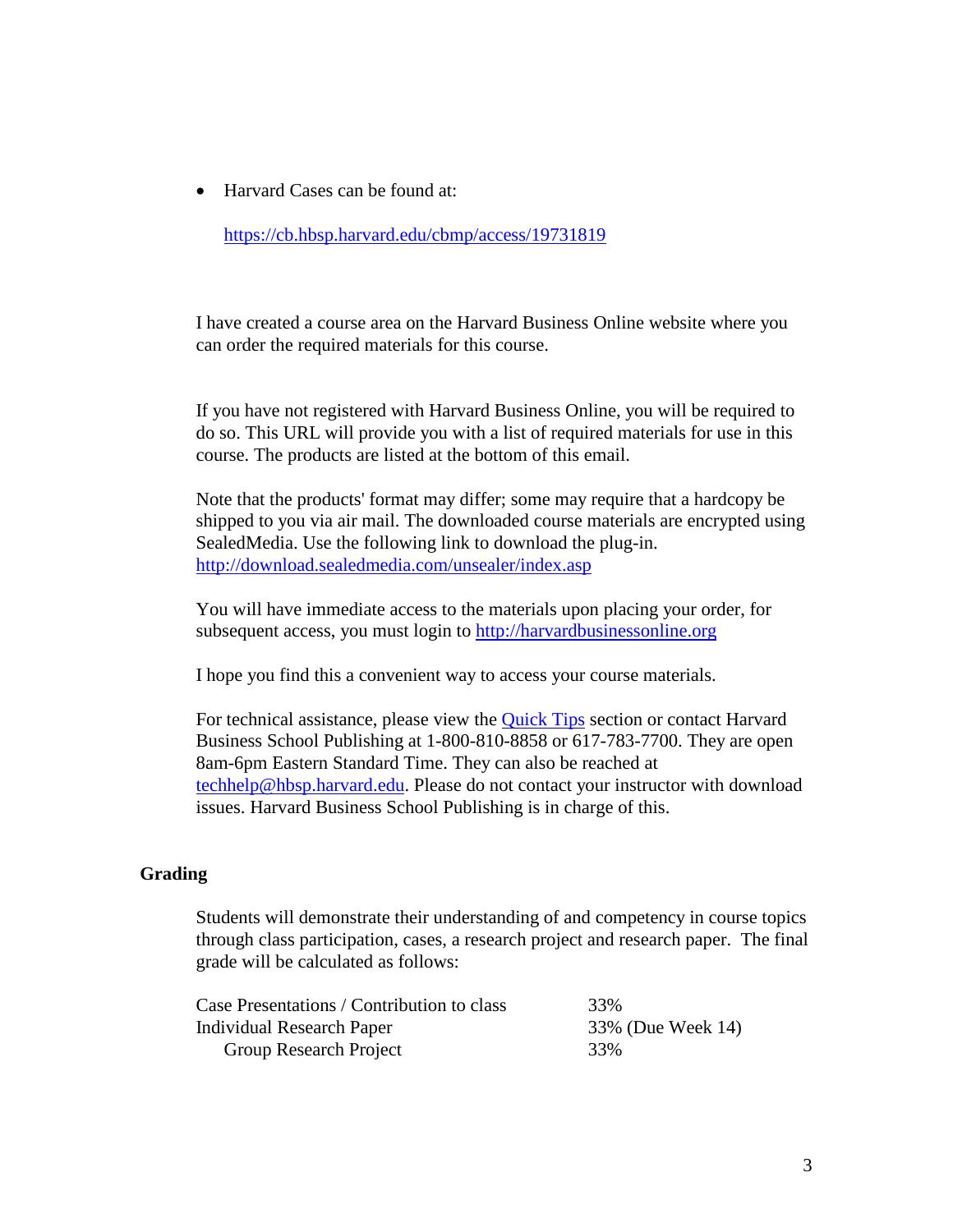Failure to complete any of these deliverables will result in either a grade of incomplete (see university catalog for when this is appropriate) or a fail. A brief description of these assignments is given below; we will discuss them further in class together.

| <b>Grading Scale</b> |              |
|----------------------|--------------|
| <b>Overall Avg.</b>  | Letter Grade |
| 94-100               | A            |
| 90-93                | $A -$        |
| 87-89                | $B+$         |
| 83-86                | B            |
| 80-82                | $B -$        |
| 77-79                | $C+$         |
| 73-76                | C            |
| 70-72                | $C-$         |
| $60 - 69$            | D            |
| 59 & below           | F            |

## **In-class Participation**

Your participation in the classroom should demonstrate a strong knowledge of the assigned readings and activities. The instructors will evaluate your ability to synthesize, apply, and extend readings and professional experiences during class discussions and activities. Please focus on *quality, not quantity* of participation.

Some of the instructor expectations include:

- $\triangleright$  You are prepared for every class by reading all of the assigned material. You can demonstrate this preparation by referring to reading details in your in-class comments.
- $\triangleright$  You are prepared for class by thinking about discussion questions prior to class. You can demonstrate this preparation by providing thoughtful answers to the questions during class discussion.
- $\triangleright$  You will talk each class, regardless of the number of the students in the classroom.
- $\triangleright$  You will demonstrate the ability to extend and apply class materials by sharing work experiences and outside readings that are applicable and add value.
- $\triangleright$  Absolutely no computer usage during lectures, article discussion or case discussions. No exceptions! Failure to observe this rule will result in a participation grade of zero for that class period.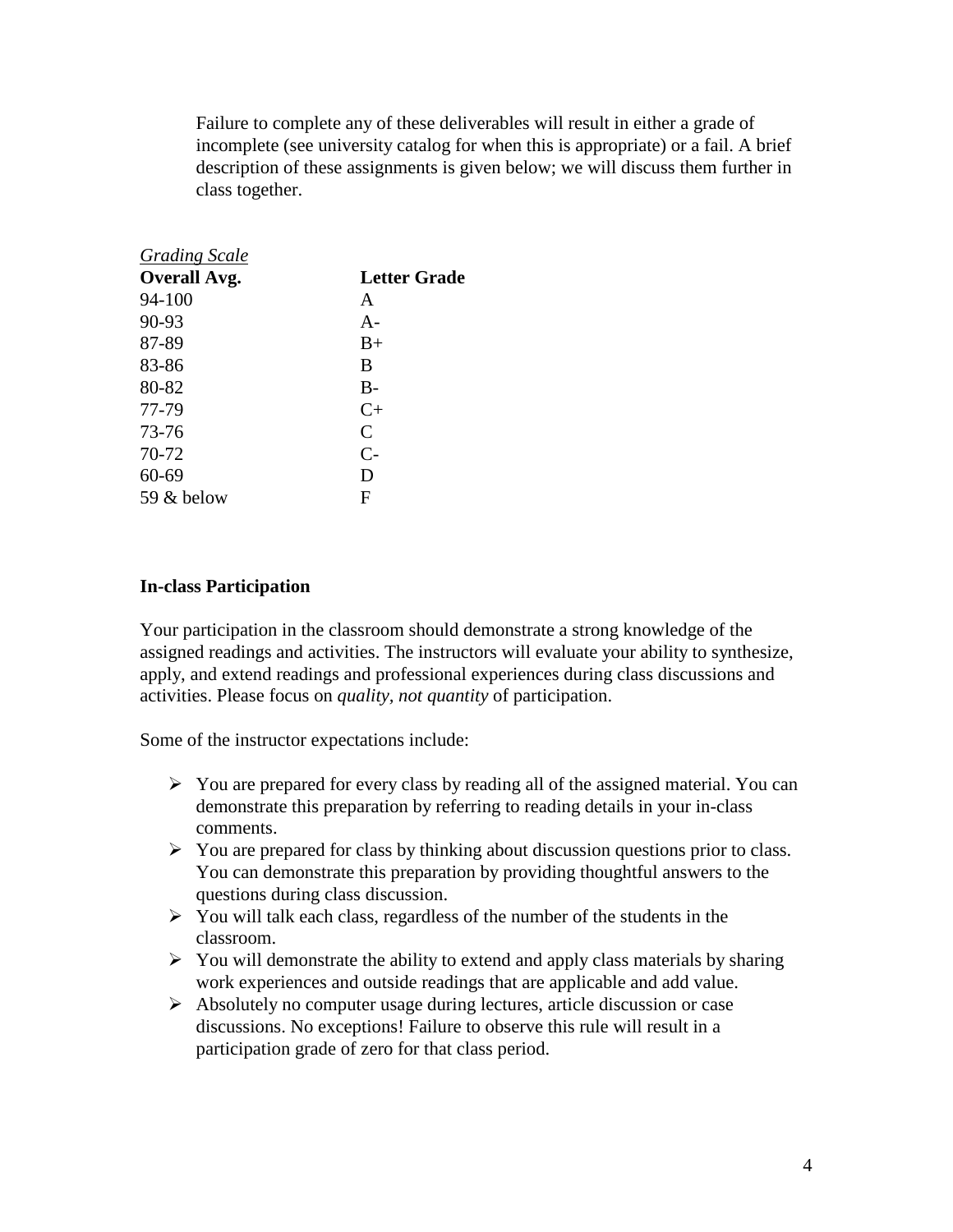## **Course Structure**

The class will begin each week with a lecture to level set the week's material. This will help ensure that we will all be using the same nomenclature for the week's discussion.

The lecture will be followed with select article presentations/discussions. Students will be selected at random to lead article and note discussions.

The professor realizes that with the busy schedules that most students have, getting together outside of normal class hours is often difficult. As such, once the article and case discussion have been completed, groups will be placed into breakout sessions to work on their group projects. This time is allotted for working on projects and should not be construed as class being let out early. The professor will be available during this period to offer guidance and answer any group questions. During this time, the professor will also be available to help with students individual research papers.

This Week in Technology – Twitter Feed - @MarkFrolick

#### **Case Presentations:**

Students must thoroughly analyze each case and article prior to class in order to ensure a rich and fruitful discussion. To that end, each student is to prepare a typed, detailed case analysis which should include a cover page with your full name, case name, and email address. The cover page to be used for your cases can be found on the last page of this syllabus.

This document is to be done for the cases only, not the articles. The document should be printed single-sided and no longer than 2 pages. These will be collected at the end of class – hard copy only. Write-up's should have a single staple in the upper left corner. Unstapled case write-up's will not be accepted as pages are too easy to loose.

The case write-up will constitute 50% of your weekly grade. The other 50% will come from your weekly participation in the case discussions. Students must participate in the weekly case discussion in order to receive credit for that portion of their grade. **Note: Each student is required to do a write-up for each case.**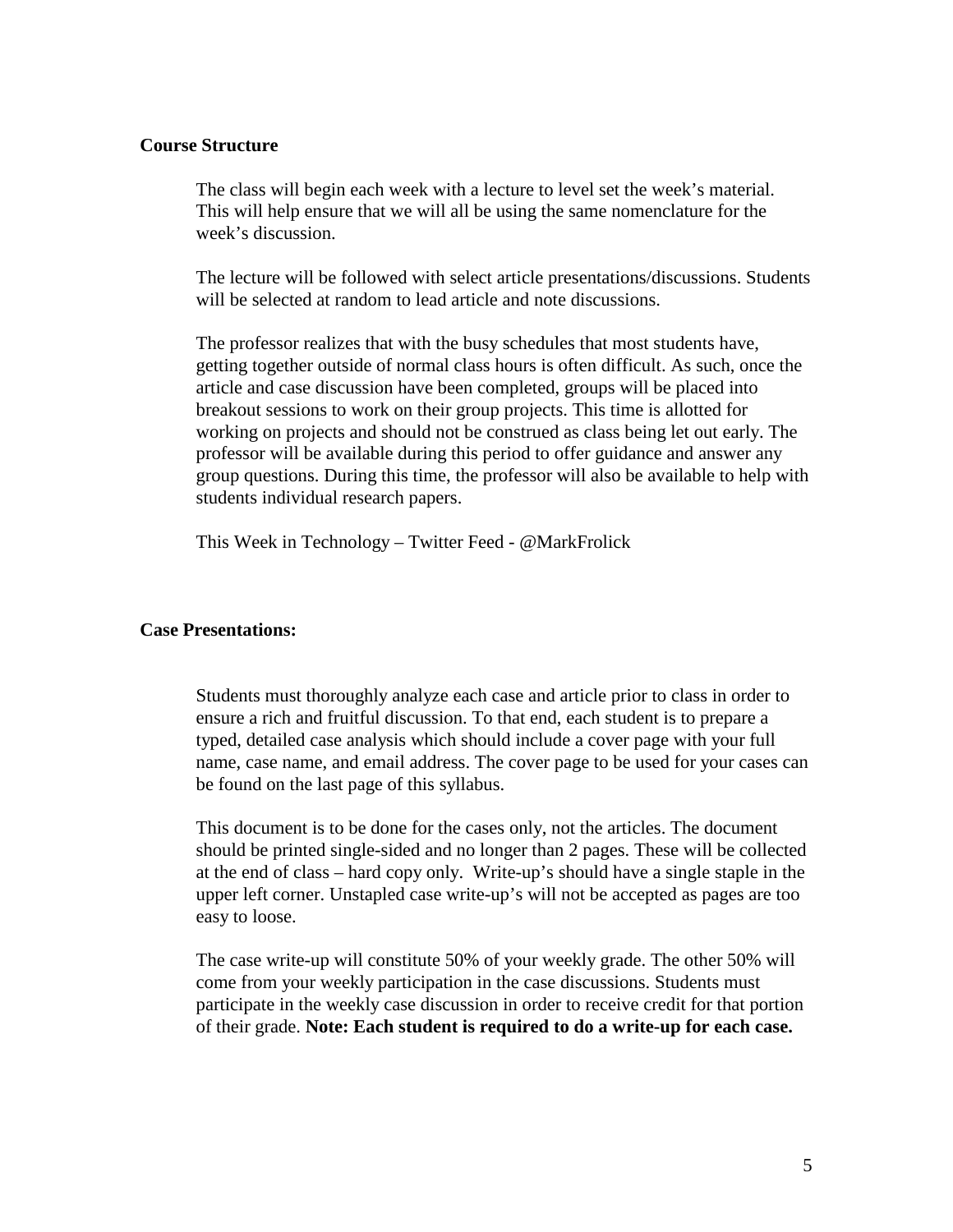One should realize that in order to properly prepare a case analysis, one should obtain industry and company data from sources outside the case as it relates to what has happen since the case was written.

Teams will be asked to volunteer to lead each case discussion. The discussion should include a case overview. Each of the case evaluation issues should be discussed in detail.

**Important note regarding course material publication dates:** Students often comment that a few of the cases for this course are several years old. That is by design. I work with Harvard Business School Publishing each year to ensure that the best material is used for each course topic. These are the same cases used in the MBA program at the Harvard Business School.

Some of the cases and articles that most importantly articulate critical issues in the MIS field are as true today as they were when they were first published. While there may be a newer case or article that describes a subject, these articles are often just re-written from the original article. I prefer to select materials for the course that 'best' articulate an important issue regardless of publication date. You would not begin reading a book from the middle because you would miss what led up to that point. The same is true for many foundation articles. They are akin to the early chapters of a book. They form a basis for topic understanding. A famous faculty member at the Harvard Business School articulated this issue best when he said "no one ever complained about the relevance of the bible because it was dated!"

#### **Study groups are strongly recommended.**

#### **Research Paper (Individual)**:

You will be expected to write a quality research paper as a major part of your grade in this class. This is an information systems paper. Several students have gone on to actually publish the papers that they wrote for this class. To ensure that you do not wait until the last minute, the paper abstract is due at the class meeting for week 7. The abstract must be well thought out and demonstrate a contribution to the literature.

You must be able to answer the following questions with your abstract: 1) what am I saying that is both new and different and, 2) what is my contribution to the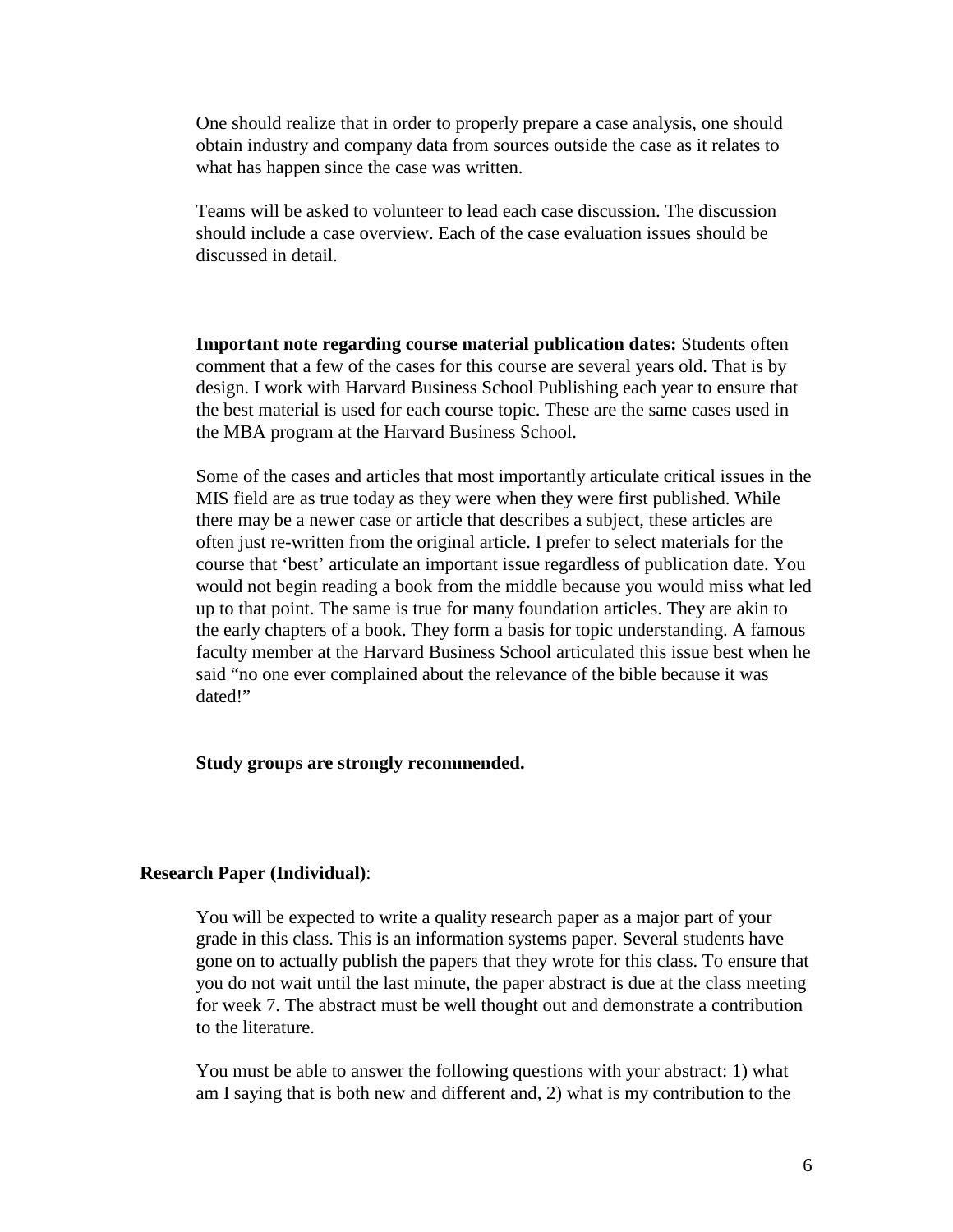literature. The only way to answer these questions is be doing a VERY thorough literature search for your particular topic.

It is suggested that you obtain articles from several issues of the journal Information Systems Management. These articles will prove to be an invaluable help in structuring your research paper. Please use the APA style for referencing your sources.

The instructor is more than willing to spend time helping the students develop their abstracts. Please note that you should use no fewer than 15 - 20 references. The paper must be turned in as a hard copy only. Paper should have a single staple in the upper left hand corner. Papers with plastic covers will not be accepted. No late papers will be accepted. **Your email address must be on the cover page of the paper.**

Each student will provide a 5 minute verbal presentation of their individual research paper during the class scheduled for final exams.

#### **Sample Individual Research Papers:**

- Please see Blackboard
	- o If you have trouble with Blackboard please contact Paul Kieffer at [kieffer@xavier.edu](mailto:kieffer@xavier.edu) or call him at 745-4883.

#### **Plagiarism:**

Plagiarism will cause the grade on any written assignment to be zero (0). Generally speaking, plagiarism should be considered the copying of more than three words in succession from the material being used, without placing the words in quotation marks. Since the written projects in this course are designed to focus on summarizing and discussing other peoples' materials, the assignments should include very few exact quotes.

#### **Group Research Project. Write-up and Presentation:**

Students will work in small teams throughout the course on a business research project. Teams will select an actual information system within a company to research or may examine a type of information technology. The project should also specify (in as much detail as possible) who uses the information from the information system, how and for what purpose. Please include a discussion of the system's drawbacks (or areas for potential improvement) as well as its advantages.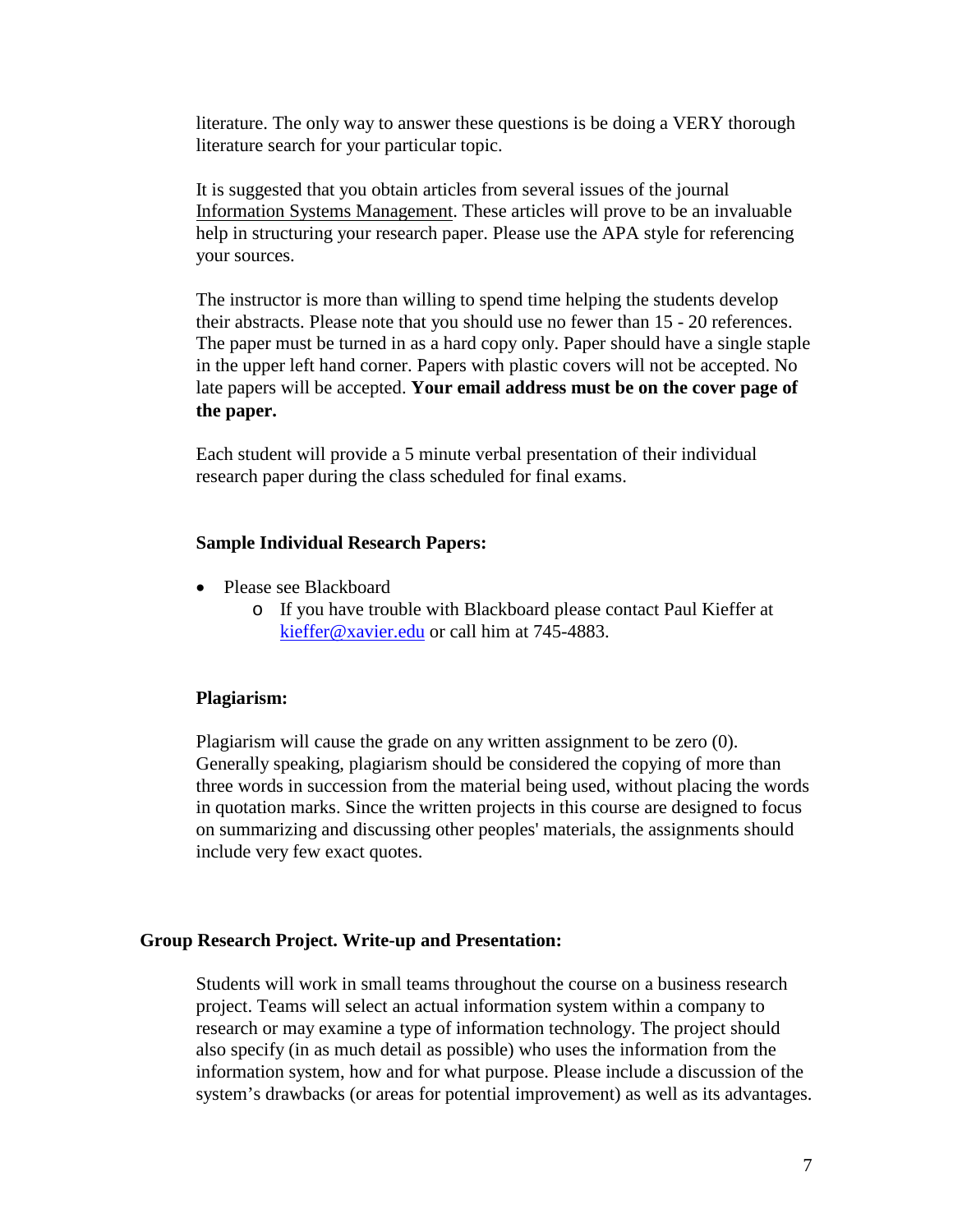The above mentioned guidelines are merely suggestions. Please feel free to be as creative as you would like.

Students will make oral presentations of their research projects in class. Presentations should be no longer than 25 minutes in length followed by a question and answer period. All team members should contribute equally in the project but not everyone has to participate in the presentation. Provide each member of the class with a 2-3 page executive summary of your presentation.

The project topic outline must be submitted to the professor for approval. This can be submitted verbally or in writing. Each research team is responsible for choosing a research project; projects related to work experience are **strongly encouraged** but *be sensitive to company data confidentiality.*

Research projects should represent the students' best effort in academic and business research and writing. Plagiarism is illegal and not tolerated so be careful to correctly cite and provide references for the sources you use.

#### **Attendance Policy**

Students are expected to attend every class. We will cover a lot of material each class and missing class will put you at a significant disadvantage for both learning and performance in the course. If you will be unable to attend a class, please let me know *in advance* by sending an e-mail 24 hours in advance. Recognize that it is your responsibility to get class notes and any assignments from a classmate.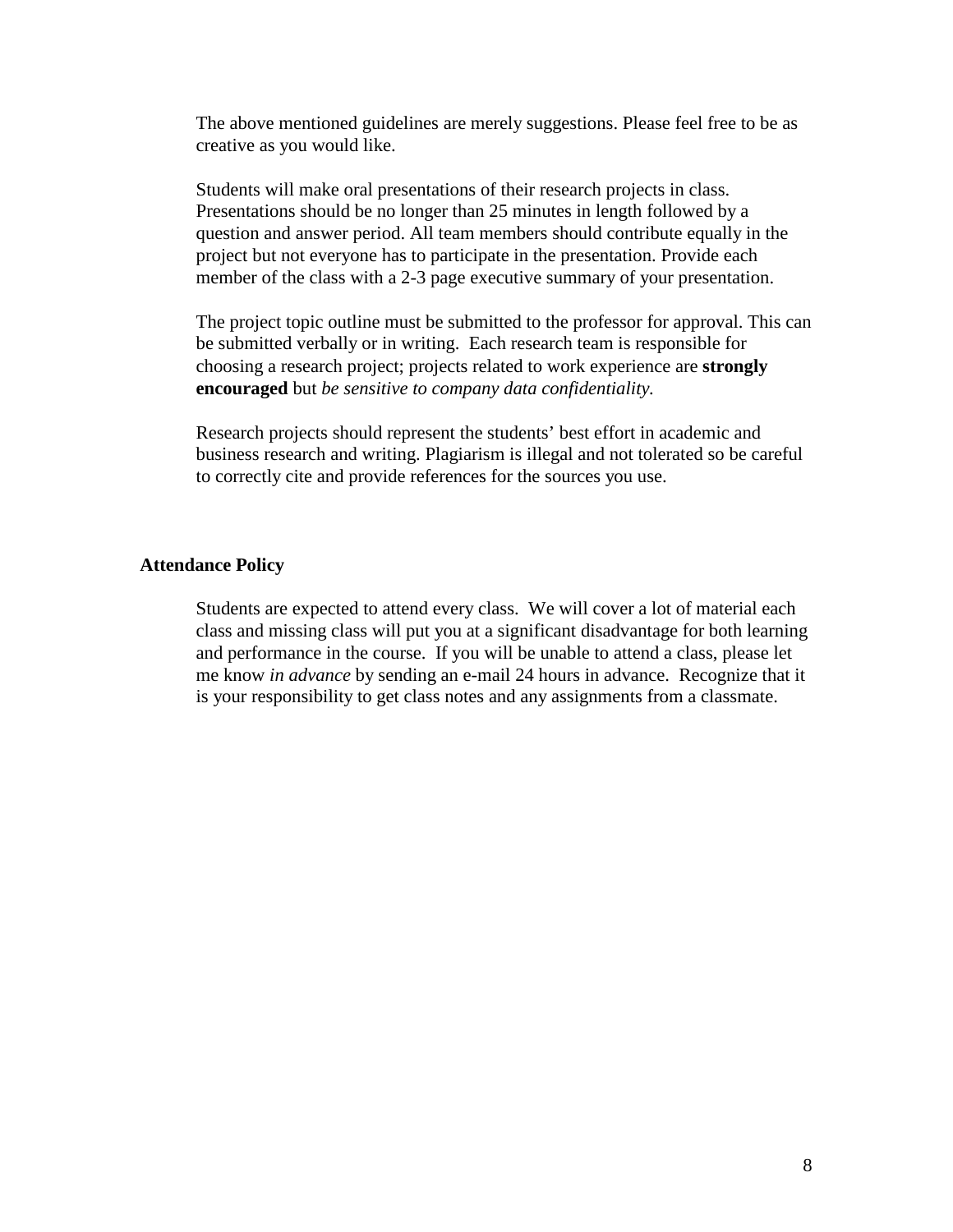| <b>Tentative Course Schedule</b> |                                                 |                                                                                                                                                                                                                                                                                                                                                                                                |  |
|----------------------------------|-------------------------------------------------|------------------------------------------------------------------------------------------------------------------------------------------------------------------------------------------------------------------------------------------------------------------------------------------------------------------------------------------------------------------------------------------------|--|
| Week                             | Topic                                           | Cases / Reading                                                                                                                                                                                                                                                                                                                                                                                |  |
| 08/27                            | <b>Course Overview</b><br>$\bullet$             |                                                                                                                                                                                                                                                                                                                                                                                                |  |
| $\overline{2}$<br>09/10          | The Importance of the Case<br>Method            | • HBS Note: 451005: Because Wisdom Can't Be<br>Told<br>• HBS Note: 576031: Introduction to the<br>Case Method<br>• HBS Note: 584097: Introduction to Cases<br>• HBS Note: 589080: Learning with Cases<br>• HBS Note: 376240: Use of Cases in<br><b>Management Education</b><br>• HBS Note: 376241: Learning by the Case<br>Method<br>• Group Research Project Lab<br>• This Week in Technology |  |
|                                  |                                                 | <b>IT</b> in the Organization                                                                                                                                                                                                                                                                                                                                                                  |  |
| 3<br>09/17                       | The Digital Economy                             | $\bullet$ Lecture – Digital Economy<br>• HBS Article R0510F: Information Technology<br>and the Board of Directors<br>• HBR Article R0211F: Six IT Decisions Your IT<br>People Shouldn't Make<br>• HBS Case: 803092: Wyndham International:<br>Fostering High-Touch with High-Tech<br>$\bullet$ Research paper Q&A<br>• Group Research Project Lab<br>• This Week in Technology                 |  |
| 4<br>09/24                       | Strategic Uses of Information<br><b>Systems</b> | • HBR Article R0611J: Mastering The Three<br><b>Worlds of Information Technology</b><br>• HBR Article F0505A: In Praise of Uncertainty<br>• HBS Case 502011: Harrah's Entertainment<br>• Group Research Project Lab<br>• This Week in Technology                                                                                                                                               |  |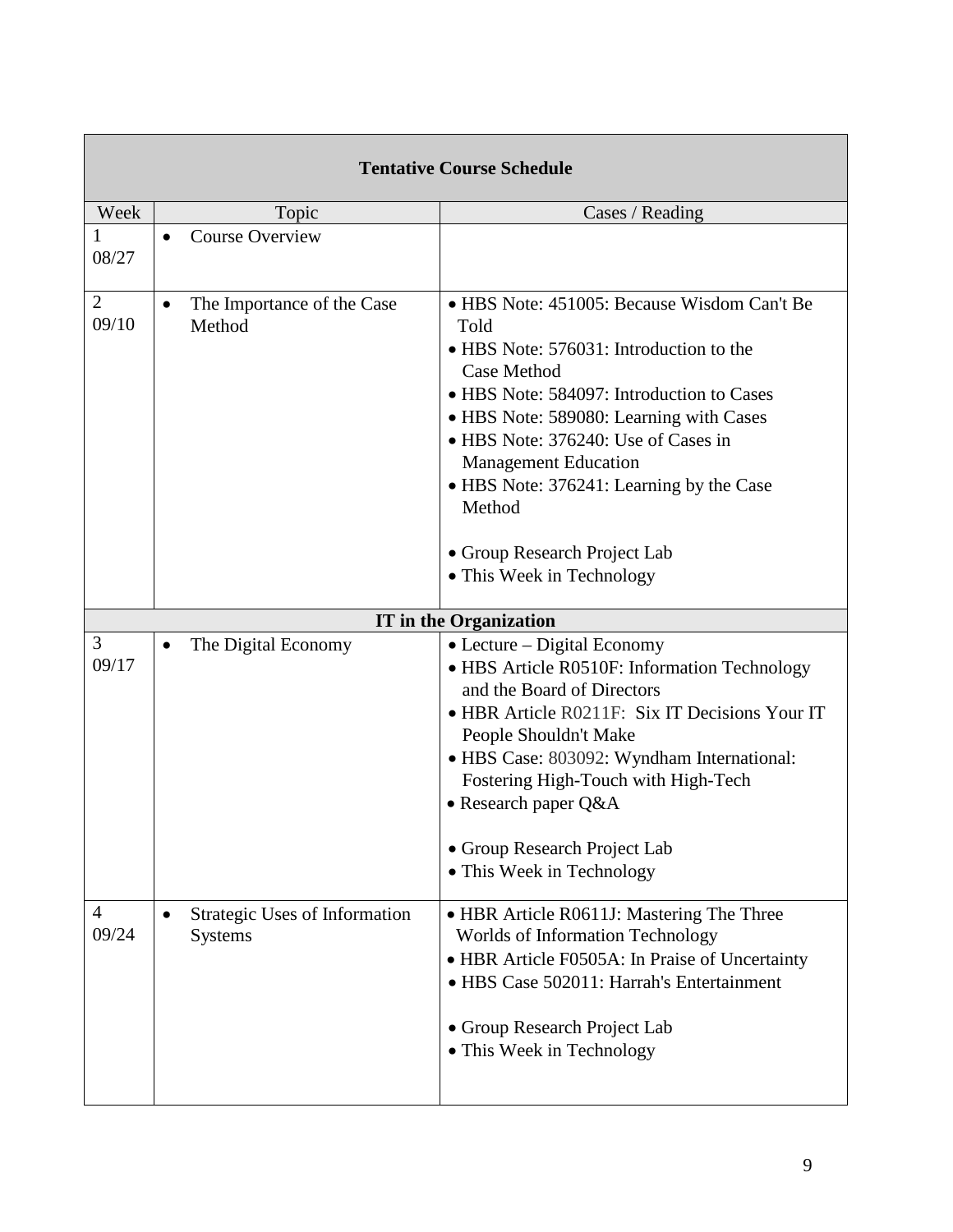| <b>The Web Revolution</b> |                                                      |                                                                                                                                                                                                                                                                                                                                                                                                                                                |  |  |
|---------------------------|------------------------------------------------------|------------------------------------------------------------------------------------------------------------------------------------------------------------------------------------------------------------------------------------------------------------------------------------------------------------------------------------------------------------------------------------------------------------------------------------------------|--|--|
| 5<br>10/01                | <b>Electronic Business</b><br>$\bullet$              | $\bullet$ Lecture – E-Business / M-Commerce<br>• HBR Article R1010L: How French Innovators<br>are Putting the "Social" Back In Social<br>Networking<br>• HBR Article R0310G: The Real New Economy<br>• HBR Article SMR367: The Collaborative<br>Organization: How to Make Employee Networks<br><b>Really Work</b><br>• HBS Case: 602071: EBay: The<br><b>Customer Marketplace</b><br>• Group Research Project Lab<br>• This Week in Technology |  |  |
|                           |                                                      |                                                                                                                                                                                                                                                                                                                                                                                                                                                |  |  |
|                           |                                                      | <b>Careers in Information Technology</b>                                                                                                                                                                                                                                                                                                                                                                                                       |  |  |
| 6<br>10/08                | Careers in Information<br>$\bullet$<br>Technology    | • Kathy Crist & Lisa Byrd - Kroger                                                                                                                                                                                                                                                                                                                                                                                                             |  |  |
|                           |                                                      | <b>Enterprise Systems</b>                                                                                                                                                                                                                                                                                                                                                                                                                      |  |  |
| 7<br>10/15                | <b>Enterprise Systems</b>                            | • Lecture – Enterprise Systems<br>• Presentation: ERP Implementation Failure: The<br>Pepsi Case<br>• HBS Note: 699020: Enterprise Resource<br>Planning, Technology Note<br>• HBR Article 98401: Putting the Enterprise Into<br>the Enterprise System<br>· HBS Case: 600006: Harley-Davidson Motor<br>Co: Enterprise Software Selection<br>• Group Research Project Lab<br>• This Week in Technology                                            |  |  |
| 8<br>10/22                | <b>Customer Relationship</b><br>٠<br>Marketing (CRM) | • Lecture – Customer Relationship Management<br>• Harvard Management Update Article: U0306D:<br>Do You Really Know What to DO with Your<br><b>Customer Data?</b><br>• HBR Article R0411H: CRM Done Right<br>• HBR Article R0412A: None of Our Business?<br>• HBS Case: 501010: Hilton HHonors<br>Worldwide: Loyalty Wars<br>• Group Research Project Lab                                                                                       |  |  |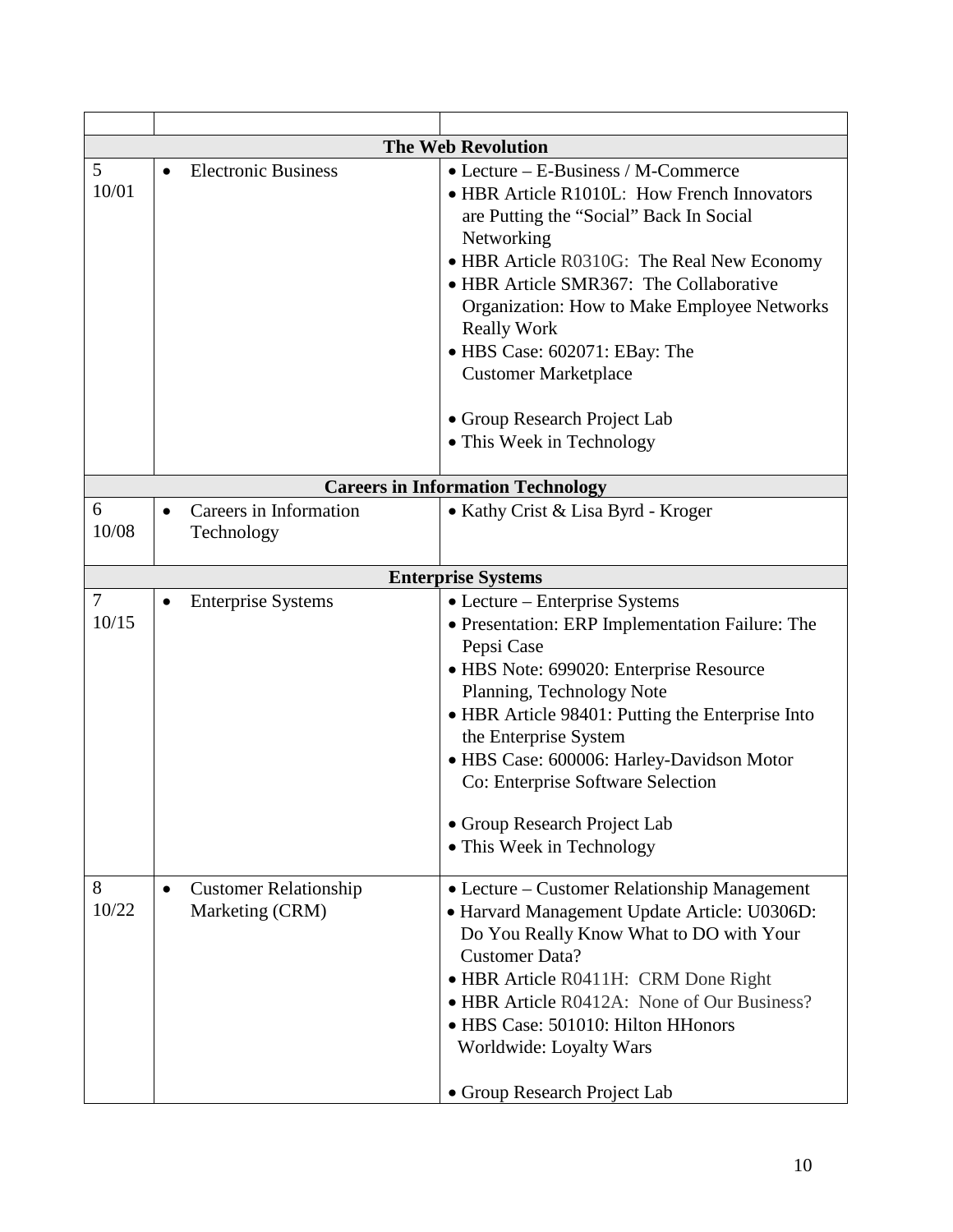|                                   |                                   | • This Week in Technology                                                |  |  |
|-----------------------------------|-----------------------------------|--------------------------------------------------------------------------|--|--|
|                                   |                                   |                                                                          |  |  |
| <b>Business Intelligence</b><br>9 |                                   |                                                                          |  |  |
| 10/29                             | <b>Business Intelligence</b><br>٠ | • Lecture – Data Management<br>$\bullet$ Lecture – Business Intelligence |  |  |
|                                   |                                   |                                                                          |  |  |
|                                   |                                   | • HBR Article R0507Q: The Balanced Scorecard:                            |  |  |
|                                   |                                   | Measures That Drive Performance.                                         |  |  |
|                                   |                                   | • HBR Article R0601H: Competing on Analytics                             |  |  |
|                                   |                                   | · HBS Case: 603066: Intermountain Health Care                            |  |  |
|                                   |                                   | • Group Research Project Lab                                             |  |  |
|                                   |                                   | • This Week in Technology                                                |  |  |
|                                   |                                   |                                                                          |  |  |
|                                   |                                   | <b>Research Project</b>                                                  |  |  |
| 10                                | <b>Research Project Workshop</b>  | • Teams to meet to scope out their research                              |  |  |
| 11/05                             |                                   | projects.                                                                |  |  |
|                                   |                                   | o Presentation scope                                                     |  |  |
|                                   |                                   | Group member roles and responsibilities<br>$\circ$                       |  |  |
|                                   |                                   | <b>Presentation timeline</b><br>$\circ$                                  |  |  |
|                                   |                                   | Group deliverables<br>O                                                  |  |  |
|                                   |                                   |                                                                          |  |  |
| 11                                |                                   | <b>Managing The IT Resource</b>                                          |  |  |
| 11/12                             | Security                          | • Presentation: Information Security and Identity<br>Theft               |  |  |
|                                   |                                   | · CMR Article: CMR242: Management's Role in                              |  |  |
|                                   |                                   | Information Security in a Cyber Economy                                  |  |  |
|                                   |                                   | • HBS Case: 601114: The iPremier Co.: Denial                             |  |  |
|                                   |                                   | of Service Attack (A)                                                    |  |  |
|                                   |                                   |                                                                          |  |  |
|                                   |                                   | • Group Research Project Lab                                             |  |  |
|                                   |                                   | • This Week in Technology                                                |  |  |
|                                   |                                   | <b>IT For Competitive Advantage</b>                                      |  |  |
| 12                                | Competitive Advantage             | $\bullet$ Lecture – IT Strategy                                          |  |  |
| 11/19                             |                                   | • HBR Article 85415: How Information Gives you                           |  |  |
|                                   |                                   | Competitive Advantage                                                    |  |  |
|                                   |                                   | • HBR Article R0402E: Getting IT Right                                   |  |  |
|                                   |                                   | • HBR Article R0807J: Investing in the IT That                           |  |  |
|                                   |                                   | Makes a Competitive Difference.                                          |  |  |
|                                   |                                   | • HBS Case: 800330: Amazon.com: Exploiting                               |  |  |
|                                   |                                   | the Value of Digital Business Infrastructure                             |  |  |
|                                   |                                   |                                                                          |  |  |
|                                   |                                   | • Group Research Project Lab                                             |  |  |
|                                   |                                   | • This Week in Technology                                                |  |  |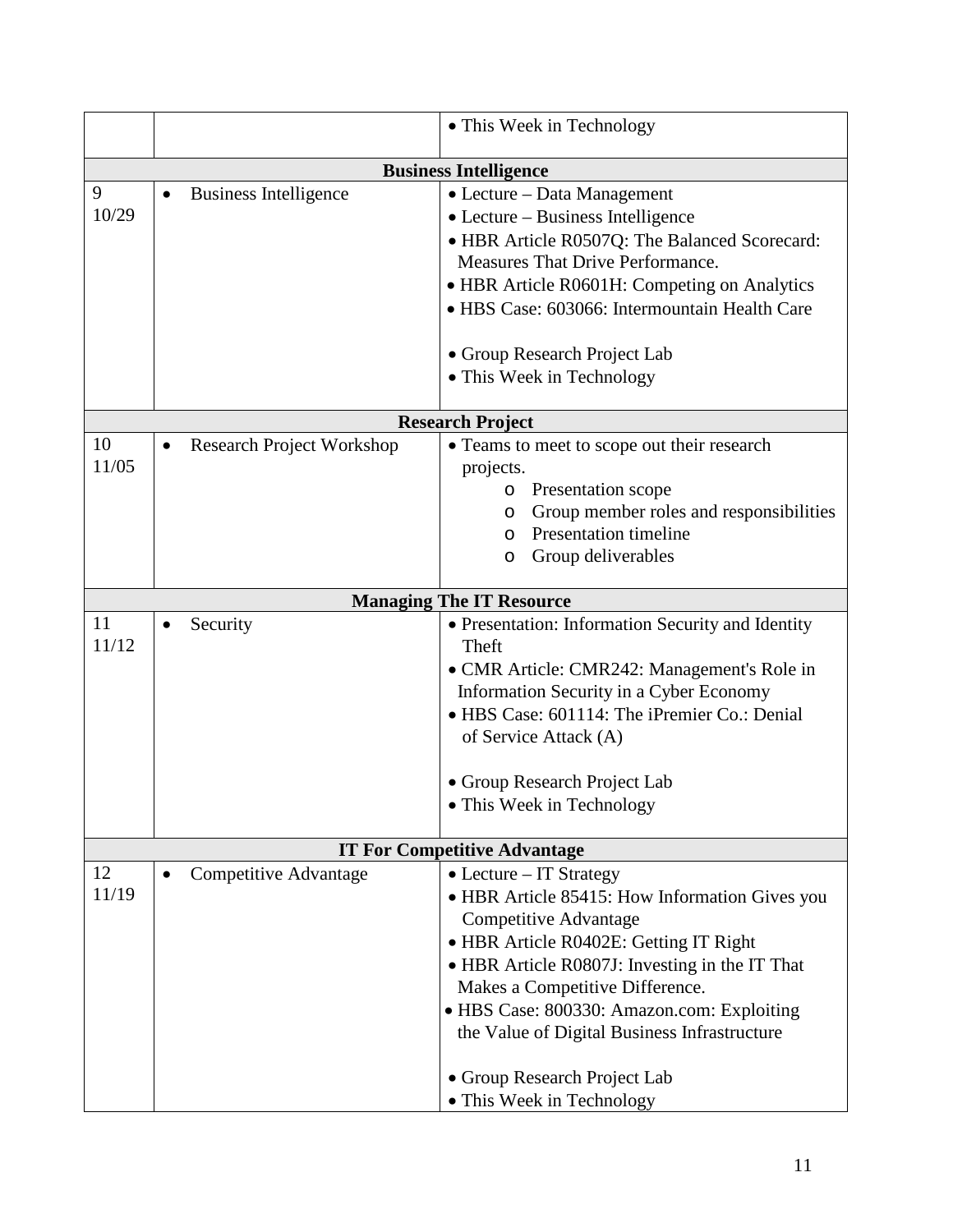| <b>Thanksgiving Break</b> |                                                    |                              |  |  |
|---------------------------|----------------------------------------------------|------------------------------|--|--|
| 13<br>11/26               | Thanksgiving break<br>$\bullet$                    | At a conference<br>$\bullet$ |  |  |
|                           | <b>Research Project Presentations</b>              |                              |  |  |
| 14<br>12/03               | <b>Research Project Presentations</b><br>$\bullet$ |                              |  |  |
| 15<br>12/10               | <b>Research Project Presentations</b><br>$\bullet$ |                              |  |  |

# Final Exam: 12/17

Each student will provide a 5 minute verbal presentation of their individual research paper during the class scheduled for final exams.